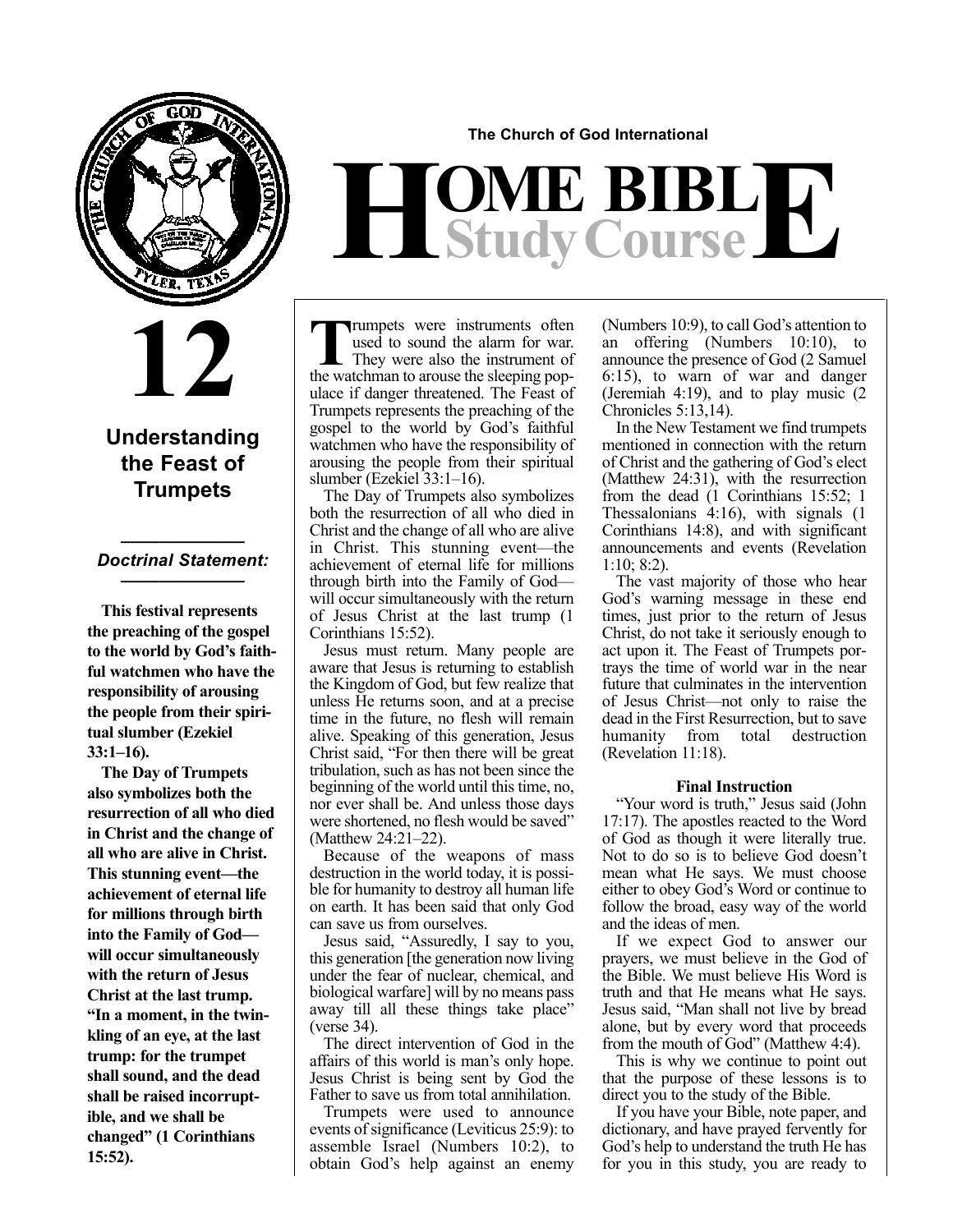begin.

May you be greatly blessed in your study of the biblical Feast of Trumpets and its meaning for you and all mankind.

### **What the Festival of Trumpets Means**

God's festivals played a major role in Israel's culture, setting them apart from all the other nations. These festivals (Leviticus 23), being ordained by God, were times of celebrating with Him, not times of moral depravity, which was common in pagan holidays.

In Leviticus 23, we find an outline of God's holy days. In verse 24, the instructions from God tell us when the Feast of Trumpets is observed: "In the seventh month, on the first day of the month, you shall have a sabbath rest, a memorial of blowing of trumpets, a holy convocation [commanded assembly]."

The Hebrew statement, "a memorial of blowing of trumpets," can also be understood as "a memorial of triumph," or "shouting for joy with trumpets."

David, in Psalm 81:1–4, writes of the singing, shouting, and cheering of praise and joy that should take place on the Festival of Trumpets.

In Numbers 10:1–10, we see that silver trumpets were used for various purposes, such as to announce feasts, to call God's people to assemble, and to indicate the beginning of each month. Verse 10 explains that the Feast of Trumpets is to be a day of gladness, a day of solemn assembly, and the beginning of the month. This feast always fell on the first day of the month of Tishri in the Hebrew calendar, corresponding approximately to our September. Its date on our calendar will vary from year to year.

Jewish tradition says that, in addition to silver trumpets (*chatsotserah* in Hebrew), a ram's horn (*shofar* in Hebrew) was blown on the Feast of Trumpets.

While it was possible to produce a number of musical notes on the silver trumpets, only a piercing blast corresponding to a shout, or noise, was produced from the ram's horn (*shofar*).

At Mount Sinai, when God gave Israel the law, He spoke so loudly with the voice of a trumpet that the people trembled. We can see a correlation between the sound of the ram's horn and the voice of God (Exodus 19:16–19; 20:15–18).

The use of the ram's horn on the Feast of Trumpets is the reason this feast day is so unique. While this day is to be a *joyous* feast day, the blast of the ram's horn, which is a warning of war, adds the contrasting note of *solemnity*.

"O my soul, my soul! I am pained in my very heart! My heart makes a noise in me; I cannot hold my peace, because you have heard, O my soul, the sound of the trumpet, the alarm of war" (Jeremiah 4:19).

### **Review**

**1. The Feast of Trumpets is a memorial of blowing of trumpets. 2. The blowing of trumpets was a memorial of triumph or shouting for joy.**

**3. The Feast of Trumpets was a day of gladness, a day of solemn assembly, and was the beginning of the seventh month.**

**4. The blast of the ram's horn was a warning of war.**

**5. This day of Trumpets is referred to as a solemn feast day.**

**6. It is observed according to the Hebrew calendar on the first day of the month of Tishri.**

### **What Jesus Reveals**

Jesus Christ said, "For then there will be great tribulation, such as has not been since the beginning of the world until this time, no, nor ever shall be" (Matthew 24:21). Jesus enlightened us further about this period of time by telling us that "unless those days were shortened, no flesh would be saved; but for the elect's sake those days will be shortened" (Matthew 24:22).

At first blush we might assume the "elect" to be "only" the twelve tribes of Israel, shown being sealed in (Revelation 7:4–8). However, we see the apostle Paul giving thanks to God for the Gentile Thessalonians—their "work of faith, labor of love, and patience of hope...knowing, beloved brethren, your election by God" (1 Thessalonians 1:3,4). The Greek word *eklogen*, from which comes the English word *election*, means a "choosing out." Paul explains to the Gentile Ephesians that God "chose us in Him before the foundation of the world, that we should be holy and without blame before Him in love" (Ephesians 1:4). "Therefore, as the elect of God, holy and beloved, put on tender mercies, kindness, humility, meekness, longsufering" (Colossians 3:12).

Jesus is therefore revealing in Matthew 24:22 the shortening of those days of tribulation for the "elect's" sake, and for the sake of human existence.

Jesus Christ said, "Immediately after the tribulation of those days the sun will be darkened, and the moon will not give its light; the stars will fall from heaven, and the powers of the heavens will be shaken" (Matthew 24:29; see also Revelation 8:12).

It is not until after these heavenly signs take place that the "sign of the Son of Man will appear in heaven" (Matthew 24:30).

The "sign" is the Son of Man Himself, fulfilling the prophecy of Daniel 7:13, and at the same time fulfilling the promise of Acts 1:9–11, which shows Jesus will return in clouds, power, and great glory.

Then "He will send His angels with a great sound of a trumpet, and they will gather together His elect from the four winds, from one end of heaven to the other" (Matthew 24:31).

### **Review**

**1. Jesus Christ reveals that if He does not shorten the days of tribulation, no flesh will be saved.**

**2. He will shorten the days for the elect's sake.**

**3. After the days of tribulation the powers of the heavens will be shaken.**

**4. The "sign" of the coming of the Son of Man appears after the heavenly signs.**

**5. With the sound of a "great trumpet," He will send His angels to gather His elect.**

### **God's Intervention**

Jesus Christ promised He would return. When He returns He will not be coming to submit to death as the Passover sacrifice for sins. This time Jesus will be coming as a Warrior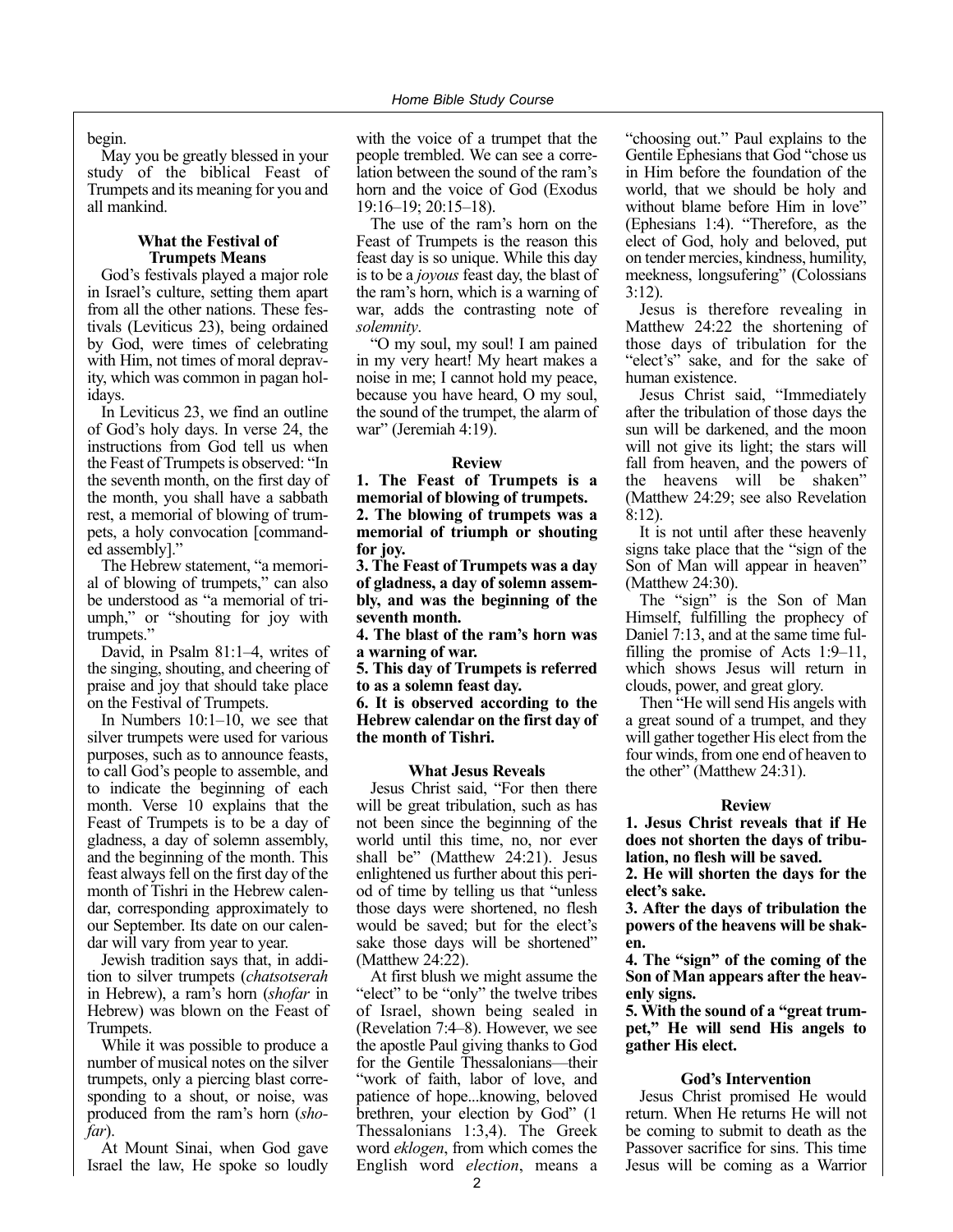King, the King of Creation, in all power, to establish the Kingdom of God.

Jesus must return and deal with rebellious mankind before it destroys the entire earth (Revelation 11:15–18).

We will continue the story by going to Revelation 6:12–14, where we see the way frightening physical contortions of nature will affect mankind, men from all walks of life who have witnessed what is happening to the earth and who have observed the heavenly signs.

The rest of this chapter deals with a number of classes of people, from the kings and great men to the common people.

They know now that it is God who is shaking the earth and intervening in the affairs of the world, and they are so terrified and fearful that they seek to hide themselves in the dens and the rocks of the mountains, hiding "from the face of Him who sits on the throne and from the wrath of the Lamb!" (Revelation 6:15–16).

"For the great day of His wrath has come, and who is able to stand?" (verse 17).

Nobody!

In Revelation 7:1, we read a prophecy of the seven trumpets. These four winds are the winds which blow the first four of seven trumpets. The trumpets announce God's personal intervention to spare the earth!

The "four corners of the earth" does not mean the earth is square; it is a reference to the four compass points.

In Revelation 7:2–3 we see God is continuing to make available His merciful protection to those who are willing to repent and turn to Him during this time of great world calamity. Those who turn to God are sealed with His Holy Spirit, and their sins are put under the blood of the Lamb, Jesus Christ (Revelation 7:14–17). These are "the elect."

In Revelation 7:2, John sees an angel ascending from the east. Solomon's Temple faced east. The word *Orient* means east. Correct "orientation" for the Israelites, however, was to face west toward the Holy of Holies as they entered the Temple Court. Nevertheless, Ezekiel saw the glory departing from the Temple by way of the Mount of Olives on the

east (Ezekiel 11:23). In a later vision, he saw the glory returning from the way of the east (Ezekiel 43:2; cf. Zechariah 14:4).

Once God's faithful servants are sealed by His Holy Spirit and protected from the destructive trumpet plagues, we see a number of preparatory events taking place in heaven (Revelation 8:1–6).

Suddenly, all the joyful music, singing, and shouting ceases, and there is silence around the throne for about half an hour. Attention now is riveted on the earth and the horrors about to come (Revelation 8:1).

Now the seven selected angels receive their trumpets (Revelation 8:2). These trumpets could be similar to the silver trumpets God told Moses to make, which were used in the Tabernacle and Temple, and in battle (Numbers 10:1–10; 31:6; 2 Chronicles 5:12; Hosea 5:8).

The Heavenly Temple, as should be expected, has a sea, or laver, and a golden altar of incense before the throne. Moses was told to build the earthly Tabernacle according to the pattern God showed him at Mount Sinai (Exodus 25:9). Hebrews 9:3–4 provides us with more information. Also, verse 24 says, "For Christ has not entered the holy places made with hands, which are copies of the true, but into heaven itself." What John saw in heaven is the reality of which the earthly Tabernacle was just a type.

*Revelation 8:3–4:* Another angel (not one of the seven), arrives, bringing incense to be offered with the prayers of all saints upon the golden altar before the throne. The cloud of sweet-smelling smoke that arose when the angel poured the incense on the altar symbolizes God's acceptance of the prayers. Jesus, of course, opened the way for us (Ephesians 5:2).

The same fire on the altar that made the incense and the prayers of the saints sweet and acceptable to God was now poured out on the earth (Revelation 8:5).

When the fire hit the earth, John heard sounds similar to those that accompanied the giving of the law at Mount Sinai (Exodus 19:16,18,19; 20:18). These sounds now would indicate God was about to pour out judgments. Thunder and lightning has

been used in the Old Testament to show God is bringing a storm of judgment on sinners (1 Samuel 2:10; 7:10; Job 26:14; Psalm 18:13–14; 77:18). Isaiah also prophesied, "You will be punished by the LORD of hosts with thunder and earthquake and great noise, with storm and tempest and the flame devouring fire" (Isaiah 29:6).

We do not know what the voices say, but the same word is used of the sound (or "voice") of a trumpet (Zephaniah 1:14–16), which speaks of the great Day of the Lord.

When the First Angel blows his trumpet, hail and fire mingled with blood are cast upon the earth, destroying one-third of all trees and green grass, making living conditions unbearable for those who will not repent and submit themselves to God's government (Revelation 8:7).

When the Second Angel sounds his trumpet, we see something that appears as a great burning mountain cast into the sea, causing one-third of the sea to become blood. In addition, a third part of all creatures with life died, and a third part of all the ships of the sea were destroyed (Revelation 8:8–9).

As the plagues sent by God fall upon the unrepentant of the earth, a few will finally turn to God and forsake their sins. As they do this, God will supernaturally protect them from the continuing punishment of the trumpet plagues yet to come.

"Then the third angel sounded: And a great star fell from heaven, burning like a torch, and it fell on a third of the rivers and on the springs of water. The name of the star is Wormwood. A third of the waters became wormwood, and many men died from the water, because it was made bitter" (Revelation 8:10–11).

Wormwood was used in the Old Testament to represent the bitter result of sin (Proverbs 5:4–5; Jeremiah 9:15), and is sometimes connected with gall (Deuteronomy 29:18).

The first three trumpets that John saw in his vision affected the earth.

Now, the Fourth Angel sounds, striking the sun, moon, and stars so that they are darkened (Revelation 8:12). This was not just a diminishing of their light, for in a third part of the day the sun did not shine at all, and in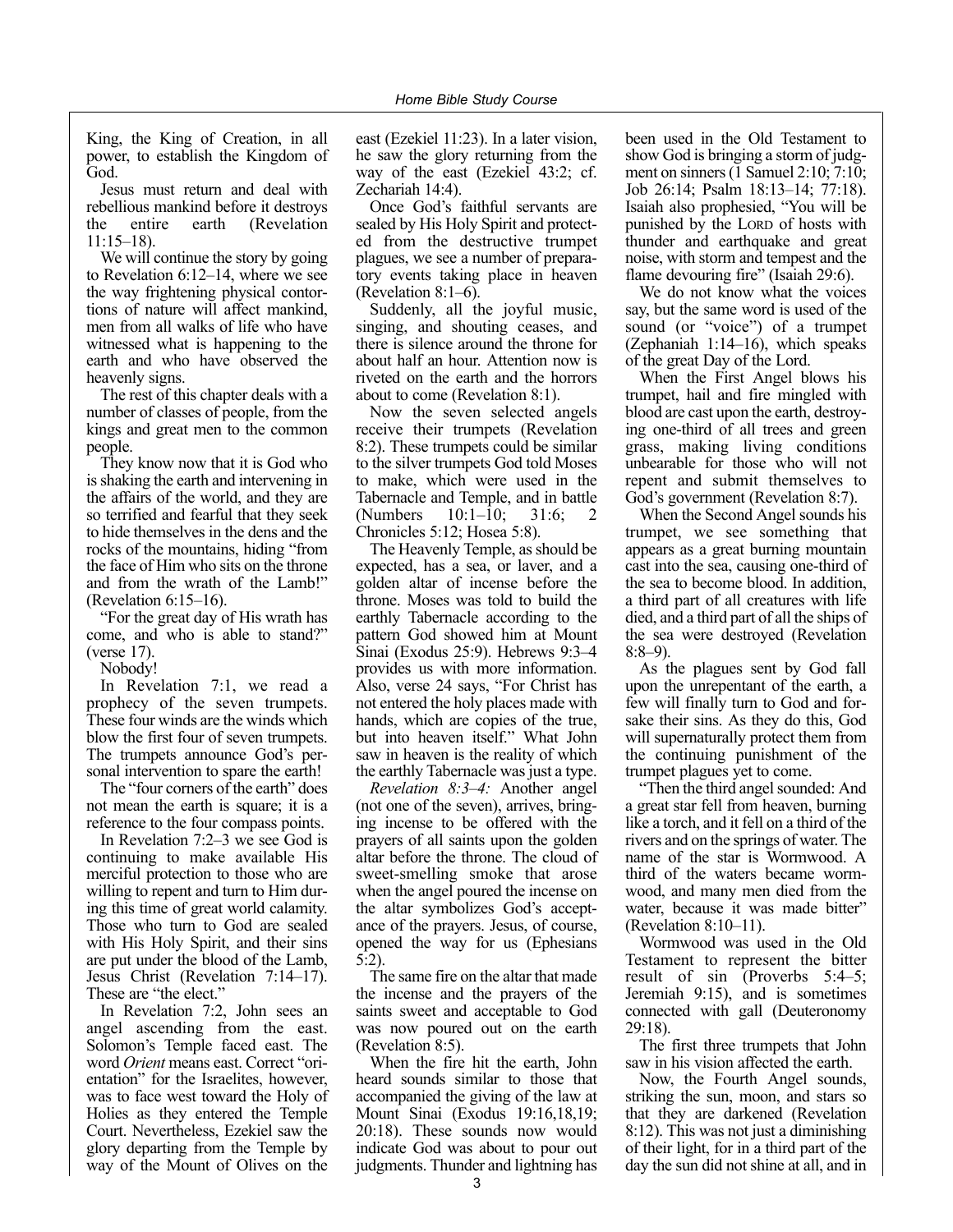a third part of the night the moon and stars gave no light at all. Only the miraculous power of God could perform such feats.

Darkness was used by God as judgment. Joel spoke of the "day of the Lord" as a day of darkness (Joel 2:2). Amos warned the sinners of his day that the Day of the Lord would be "darkness, and not light" (Amos 5:18). In Zephaniah 1:14–15, it is called a day of wrath as well as darkness and thick darkness. (See also Isaiah 13:10; Mark 13:24.)

God wants the world to know that these heavenly signs are not coming about by chance. There is still time to repent. He does not want any to perish (2 Peter 3:9).

In Revelation 8:13, we see an angel flying in the midst of heaven. The older manuscripts read "eagle" here instead of "angel." The Greek word used for "eagle" is also used to mean vulture. In any case, whether it is an angel, eagle, or vulture—or possibly a cherub or seraph in the form of an eagle—the threefold repetition of "Woe" is for emphasis.

### **Review**

**1. When Jesus returns it will be as a Warrior King.**

**2. Jesus must return before the nations destroy the earth.**

**3. People will be so terrified that they will seek to hide themselves in the dens and rocks of the mountains.**

**4. They are trying to hide from the face of God and the wrath of the Lamb.**

**5. The trumpets announce God's personal intervention to spare the earth.**

**6. Those who turn to God will be sealed with the Holy Spirit to protect them.**

**7. The sins of the repentant are put under the blood of the Lamb.**

**8. God's faithful servant will be protected from the destructive trumpet plagues.**

**9. When the First Angel blows his trumpet, one-third of all trees and green grass are destroyed.**

**10. When the Second Angel sounds his trumpet, one-third of the sea becomes blood, one-third of all creatures of the sea die, and onethird of all ships in the sea are** **destroyed.**

**11. When the Third Angel sounds, a great star falls from heaven, called "Wormwood," and a third of the waters are made bitter and many men die.**

**12. The Fourth Angel strikes the sun, moon, and stars so that the third part of them are darkened, day and night.**

**13. The Day of the Lord is darkness, not light.**

### **The Three Woes**

In general, most people have seen lunar and solar eclipses, Halley's comet, and falling stars—none of which cause us great fear. However, when Almighty God begins to shake the earth, and mankind begins to see the natural course of heavenly bodies undergoing never-before-seen changes, most will quake with fear and terror. But will this be enough to make all sinners turn to God in repentance? Believe it or not, there will still be those who will not submit to God's government.

We know now what the first four trumpet plagues bring (in the way of destruction and punishment), and it is immense. However, we still have three more trumpet plagues yet to come that are so devastating, God calls them "woes." These three woes are the same as the final three trumpets. These three last woes (trumpets) are the final battles, ending humanity's misrule.

The final climactic battle ends with the kingdoms of this world becoming the kingdoms of our Lord, who will reign forever and ever.

At the third woe and last trumpet, God must save mankind by miraculous intervention, or man would destroy himself off the face of the earth.

It is all of these fearful events that add the solemnity to the Feast of Trumpets. But for all those who have yielded themselves to God's way now, it is a time of great rejoicing!

*First Woe:* "Then the fifth angel sounded: And I saw a star fallen from heaven to the earth. To him was given the key to the bottomless pit" (Revelation 9:1). The star did not have the inherent authority to open the bottomless pit (Christ is the One who has this), but it was given to him.

The abyss is the abode of demons (Luke 8:31), where many of them are kept in custody.

The Hebrew word *abaddon* and the Greek word *appollyon* both mean "Destroyer." The leader of this army will be Satan the Devil!

When the pit was opened, smoke came out, darkening the sun and air. Along with the smoke came locusts with a strange appearance and inhuman powers, able to torment men with stings likened to scorpions, but not kill them—and this only for a period of five months (Luke 10:19; 11:12). Men shall seek death and not find it. Also, they were not allowed to hurt any green thing, including trees. Strange creatures indeed, and totally out of character. Locusts eat egetation, but these demonic locusts only injure, hurt, and damage human beings. This limitation is a reminder of how God limited Satan's power over Job (Job 1:12; 2:6). Their orders are clear. They are not to hurt those who have the seal of God on their foreheads (Revelation 9:3–12).

*Second Woe:* In his vision, John now arrives at the end of the five months and the demon locusts are gone. Their ultimate destination will be the lake of fire that is prepared for the devil and his angels (Matthew 25:41).

Then the Sixth Angel sounded, which is the "second woe" (Revelation 9:13). The Sixth Angel was told to loose the four angels who had been bound at the Euphrates River. This river is about 1700 miles long and was the northern limit of the territory God promised to Abraham and his descendants (Genesis 15:18; Deuteronomy 1:7; Joshua 1:4). The four angels seem to be evil angels who are over demonic hosts. We know they are evil because they were bound. Holy angels are never bound (Revelation 9:14). The four angels were prepared for a specific time, and by the fire, smoke, and brimstone that came out of their mouths, they destroyed the third part of men (Revelation 9:15).

The number of the army of horseman were "two hundred million. It is unlikely that this army of "demonic hosts" are men, though they might symbolically represent armies of men. It would be nearly impossible, if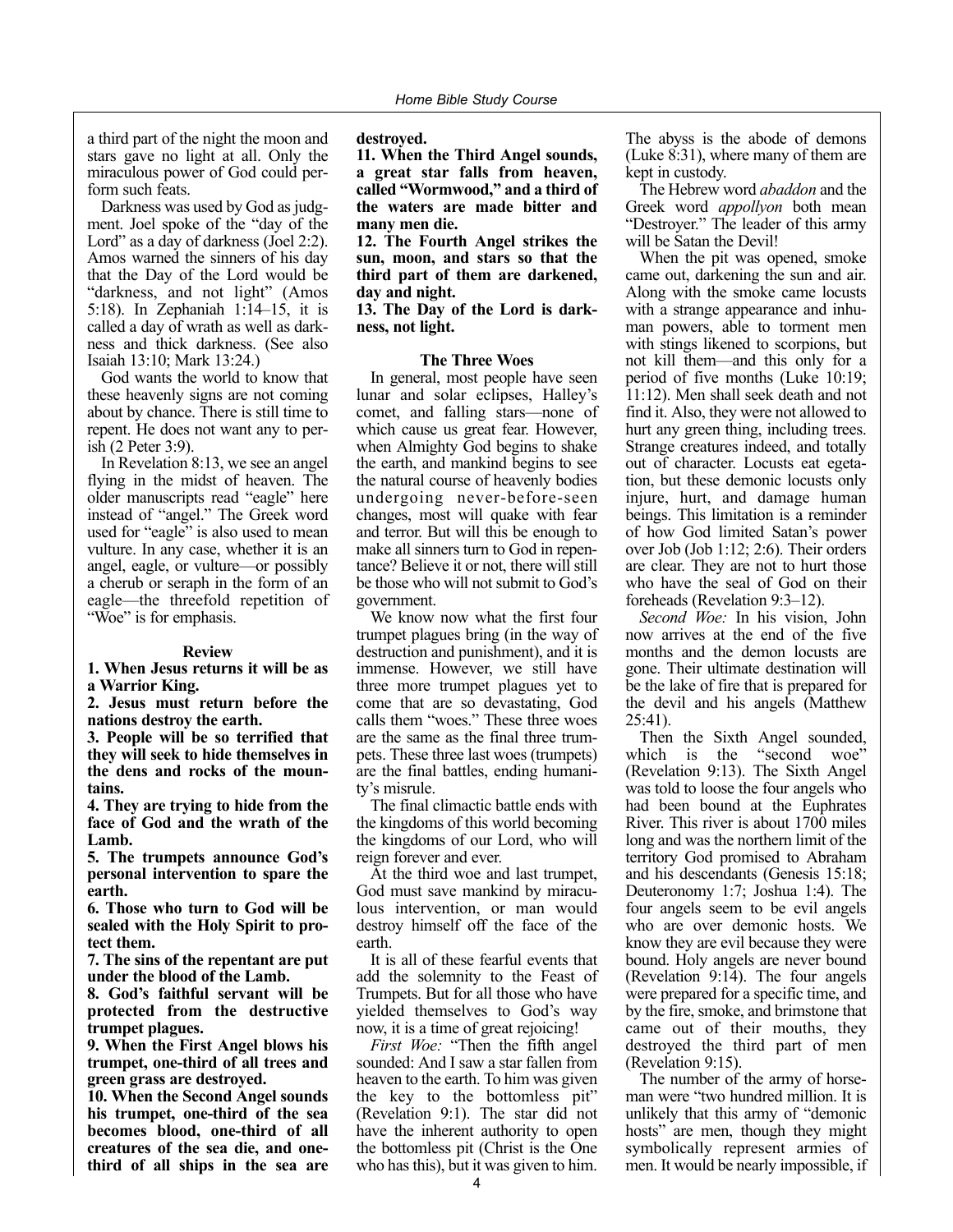not impossible, to logistically bring an equipped, two-hundred-millionman army to a single location such as the river Euphrates.

Even after living through and experiencing the death of the third part of men, the rest of the men not killed by these plagues still refused to repent of their works of devil worship and idol worship. They also refused to repent of murder, sorceries, fornication, and theft (Revelation 9:20–21).

It is a sad day for man when even the worst of judgments will not turn him to repentance. Now that onethird of mankind is killed by this one judgment, the hearts of the remaining men are more hardened than ever, just like Egypt's Pharaoh after God sent plagues to his land.

*Third Woe:* We must jump ahead now to Revelation 11:15 to learn what happens when the Seventh Angel sounds.

At the sounding of the trumpet, the "kingdoms [governments] of this world have become the kingdoms of our Lord and of His Christ, and He shall reign forever and ever!"

For the heavenly host and those who are sealed in their foreheads by God's Holy Spirit, it will be a time of great rejoicing.

Notice that the nations of this world are actually angry because God by His great power is reigning; and, because of man's carnal mind of hatred and rebellion, the incorrigibly wicked of the nations will look upon their Creator as their common enemy (Revelation 11:17–18).

Just as the seventh seal was divided into the seven last trumpets, so the seventh trumpet is divided into the seven last plagues. These are called the "last plagues" because in them the wrath and fury of God is "filled up," completed against the sins of the world that has come under the rule of the Antichrist during the Tribulation. In Revelation 15:7, these plagues are called the judgments of the "seven golden bowls." The "bowls" were not small bowls but great large bowls. The seven last plagues complete God's righteous wrath upon rebellious mankind (Revelation 15:1).

When Jesus Christ returns to earth with the shout of the archangel and the trumpet of God, those who have submitted their lives to Him in total

repentance will be resurrected. This First Resurrection takes place at the Second Coming of Jesus Christ at the "last trumpet," the Second Coming of Christ (1 Thessalonians 4:16–18; 1 Corinthians 15:52).

"Blessed and holy is he who has part in the first resurrection. Over such the second death has no power, but they shall be priests of God and of Christ, and shall reign with Him a thousand years" (Revelation 20:6)

### **Review**

**1. The abyss (bottomless pit) is the abode of demons, where they are kept in custody.**

**2. Satan is the leader of this army of strange creatures (locusts).**

**3. The locusts are not to hurt any green thing or kill men, but rather torment men for five months.**

**4. The locusts are to hurt only those without God's seal in their forehead.**

**5. The Sixth Angel releases the four angels bound in the river Euphrates.**

**6. They must be evil angels because holy angels are never bound.**

**7. This army kills a third part of men.**

**8. The total number of the army is 200 million.**

**9. Those not killed by this army still refuse to repent.**

**10. The third woe is the seventh trumpet, and the seventh trumpet is divided up into the seven last plagues.**

**11. These are called the last plagues because the wrath of God is filled up in them.**

**12. The First Resurrection takes place when Christ returns, at the precise time of the last trump.**

**13. Those in the First Resurrection will reign with Christ a thousand years.**

### **Third Woe Seventh Trumpet— Seven Last Plagues**

Beginning in Revelation 16:1, we see described the outpouring of the "seven last plagues."

John records a voice out of the Temple telling the seven angels to go and pour out the bowls of the wrath of God upon the earth.

*The First Angel:* This bowl (bowl),

when poured out, caused a "foul and loathsome sore...upon the men who had the mark of the beast and those who worshiped his image" (Revelation 16:2).

This is a terrible abscessed, ulcerated, and malignant sore. Such a sore was called "a sore botch that cannot be healed" (Deuteronomy 28:35, KJV). These kinds of sores are worse than, but similar to, one of the plagues put on the Egyptians (Exodus 9:10).

*The Second Angel:* He "poured out his bowl on the sea, and it became blood as of a dead man; and every living creature in the sea died" (Revelation 16:3).

Water is important to life. The life of the body is in the blood (Leviticus 17:11). The blood now becomes the means of judgment and death. Egypt's first plague came when Moses struck the river Nile with his rod, and the river turned to blood and all the fish died (Exodus 7:20–25).

*The Third Angel:* He pours out the golden bowl of God's wrath, causing the rivers and fountains of waters to become blood (Revelation 16:4). This would bring great suffering upon the followers of Antichrist. By this plague, God demonstrates His righteousness and justice. Those who have shed blood will have only blood to drink. They are worthy to receive the wages of their sin.

Failure to accept God's salvation through the blood of Jesus brings a death from which there is no resurrection.

*The Fourth Angel:* He "poured out his bowl on the sun" (Revelation 16:8). The sun is given the power to scorch men with fire. Rather than turn to God in a humble, repentant attitude, they blaspheme His holy name and refuse to give Him the glory He rightly deserves.

Fire in the Bible often refers to judgment (Isaiah 24:6; Malachi 4:1; Matthew 3:10–12). A possible byproduct of this intense heat might possibly be the melting of the poles (Amos 9:5–6), thus flooding many parts of the earth, causing even more devastation.

Men, by choosing to follow the Antichrist and his false prophet, will believe the big lie of the Antichrist's claims (1 Thessalonians 2:10). They will continue to love darkness and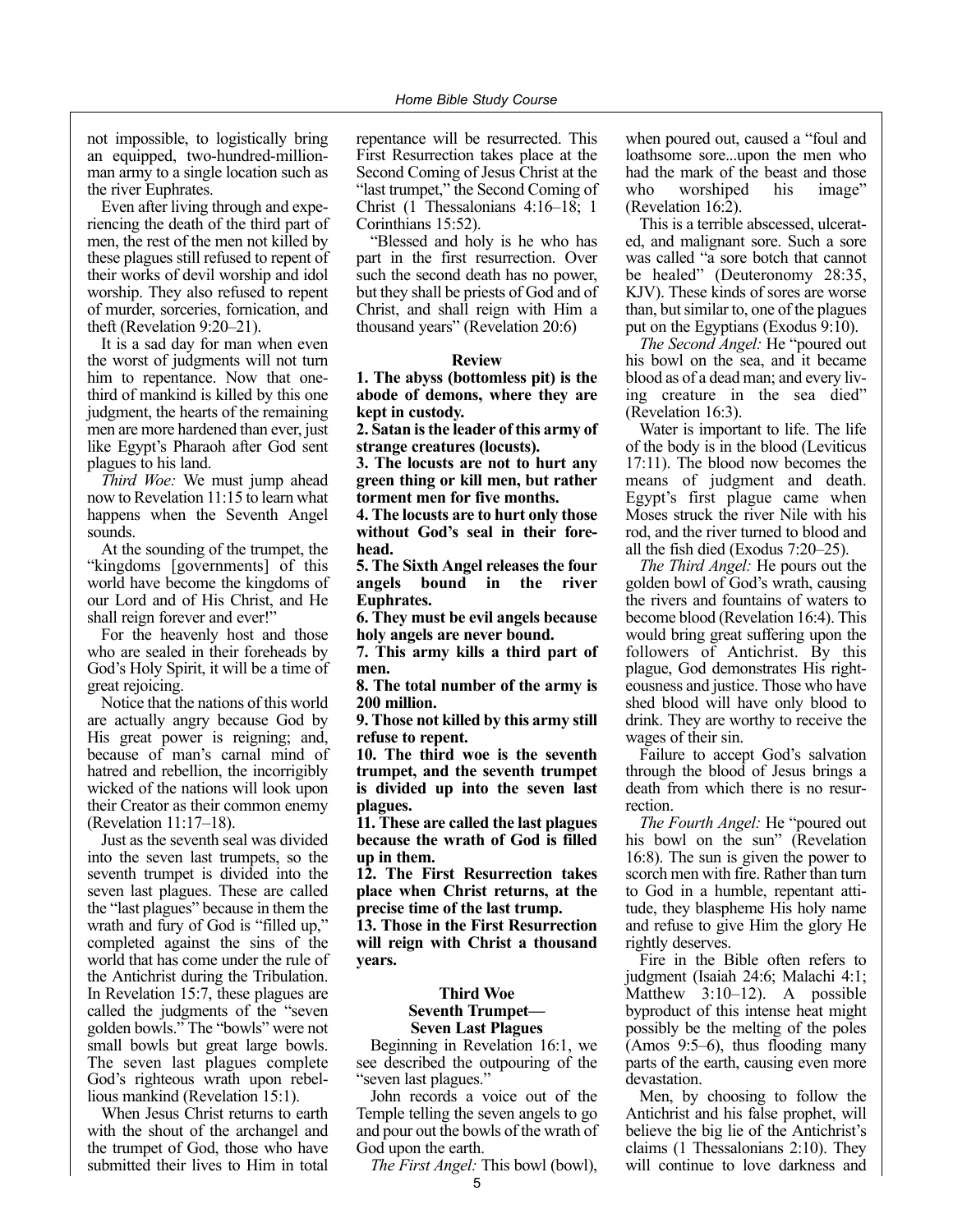reject the light of God's truth.

*The Fifth Angel:* He will pour out his bowl on the headquarters of the beast (Revelation 16:10). The Antichrist's kingdom will become darkness. It will be like the plague of darkness on Egypt (Exodus 10:21–23). Darkness is used many times as judgment in the Bible (Isaiah 60:2; Joel 2:2; Nahum 1:8; Mark 13:24–25). This darkness will cause great confusion for the Antichrist's rule. The pain from previous plagues will be so intensified by this darkness that they will gnaw their tongues in agony. Mankind continues to be obdurate and will not repent. Not only did this plague bring physical darkness, it brought forth spiritual darkness.

It is clear that no judgment—not even the fear of the Lake of Fire—can bring forth repentance from those who have rejected God's great mercies and salvation.

*The Sixth Angel:* He "poured out his bowl on the great river Euphrates, and its water was dried up, so that the way of the kings from the east [Orient] might be prepared" (Revelation 16:12).

The Euphrates was the northeastern limit of the land promised to Abraham and his descendants. It was also the eastern limit of the Roman Empire in New Testament times. The drying up of the Euphrates will remove the barrier, opening the way for the kings of the East (Orient) to come with their armies toward Israel and the Valley of Megiddo.

All the rulers of the world will be brought together to the place called Armageddon, which is the "Mountain of Megiddo."

Now that the way for the kings of the East has been prepared, the dragon, the beast, and the false prophet can begin their plan of world conquest through deception. The dragon is described as "that serpent of old, called the Devil and Satan, who deceives the whole world" deceives the (Revelation 12:9).

The Beast is the Antichrist. And the beast out of the earth is the False Prophet (Revelation 13:11–17). Out of the mouths of these three come unclean spirits, like frogs, and they go

forth to deceive the kings of the earth and the rest of the world (including the kings of the East)—to bring them to the battle of that great day of God Almighty!

These unclean spirits influence the minds of the world rulers by performing miraculous signs, convincing them to join with the Antichrist in the final battle, a holocaust that will involve the whole world, with no nation remaining neutral. (Please read Matthew 24:24; 2 Thessalonians  $2:8-10.$ 

This battle will not have its fulfillment until Christ returns in power and glory with flaming fire to destroy the wicked (2 Thessalonians 1:7–10).

*The Seventh Angel:* He "poured out his bowl into the air; and there came a great voice out of the temple of heaven, from the throne, saying, 'It is done'" (Revelation 16:17).

The voice is God Himself, telling us the seventh plague will finish the sevenfold outpouring of His wrath upon earth.

Amid voices, thunders, and lightnings, the greatest earthquake the world has ever known occurs. (Revelation 16:18).

We are then told that the great city Babylon is broken into three parts, and all of the cities of the nations fall. Babylon was an evil city as well as an immoral empire: a world center for idol worship.

The very topography of the earth will be changed when God sends great hailstones, each weighing a "talent" (75 pounds). And for all this men continued to blaspheme and curse God (Revelation 16:21).

No one can turn his or her back on God and simply walk away. God will not allow it. Sooner or later every knee shall bow, or be destroyed in the Lake of Fire.

Now is the time to turn your life around. Now is the time to accept Jesus Christ as your personal Savior. In the words of the Apostle Peter, "Repent, and let every one of you be baptized in the name of Jesus Christ for the remission of sins; and you shall receive the gift of the Holy Spirit" (Acts 2:38).

This is the question all people face today: Are we willing to submit to the rule of God in our life now, and do what He says? May God help us heed this message!

### **Review**

**1. The first plague causes a "foul and loathsome sore," called a "sore botch that cannot be healed."**

**2. The Second Angel pours his bowl on the sea and it became similar to the blood of a dead man, and everything died in the sea.**

**3. The Third Angel pours out the golden bowl of God's wrath, causing the rivers and fountains of water to become blood.**

**4. The Fourth Angel pours his bowl on the sun, and the sun scorches men with fire.**

**5. The Fifth Angel pours his bowl on the headquarters of the Beast.**

**6. The Sixth Angel pours his bowl on the Euphrates River, and the water is dried up, removing the barrier for the kings of the East.**

**7. All the rulers of the world will be brought together to the place called Armageddon, which is the "Mountain of Megiddo."**

**8. The dragon, that old serpent, called the Devil and Satan, deceives the "whole world."**

**9. The unclean spirits, likened to frogs, deceive the kings of the earth, including the kings of the East, bringing them to the battle of that "great day of God Almighty." 10. Christ returns in power and glory with flaming fire to destroy the wicked.**

**11. The Seventh Angel pours his bowl into the air, and a great voice out of the Temple said, "It is done."**

**12. The greatest earthquake ever occurs and Babylon is broken into three parts, and the cities of the nations fall.**

Jesus explained to His disciples during His ministry. "No one can come to Me unless the Father who sent Me draws him; and I will raise him up at the last day" (John 6:44).

If you are one who is able to come to Christ because God has drawn you, you can be sure that He is concerned about what you do now and in the future.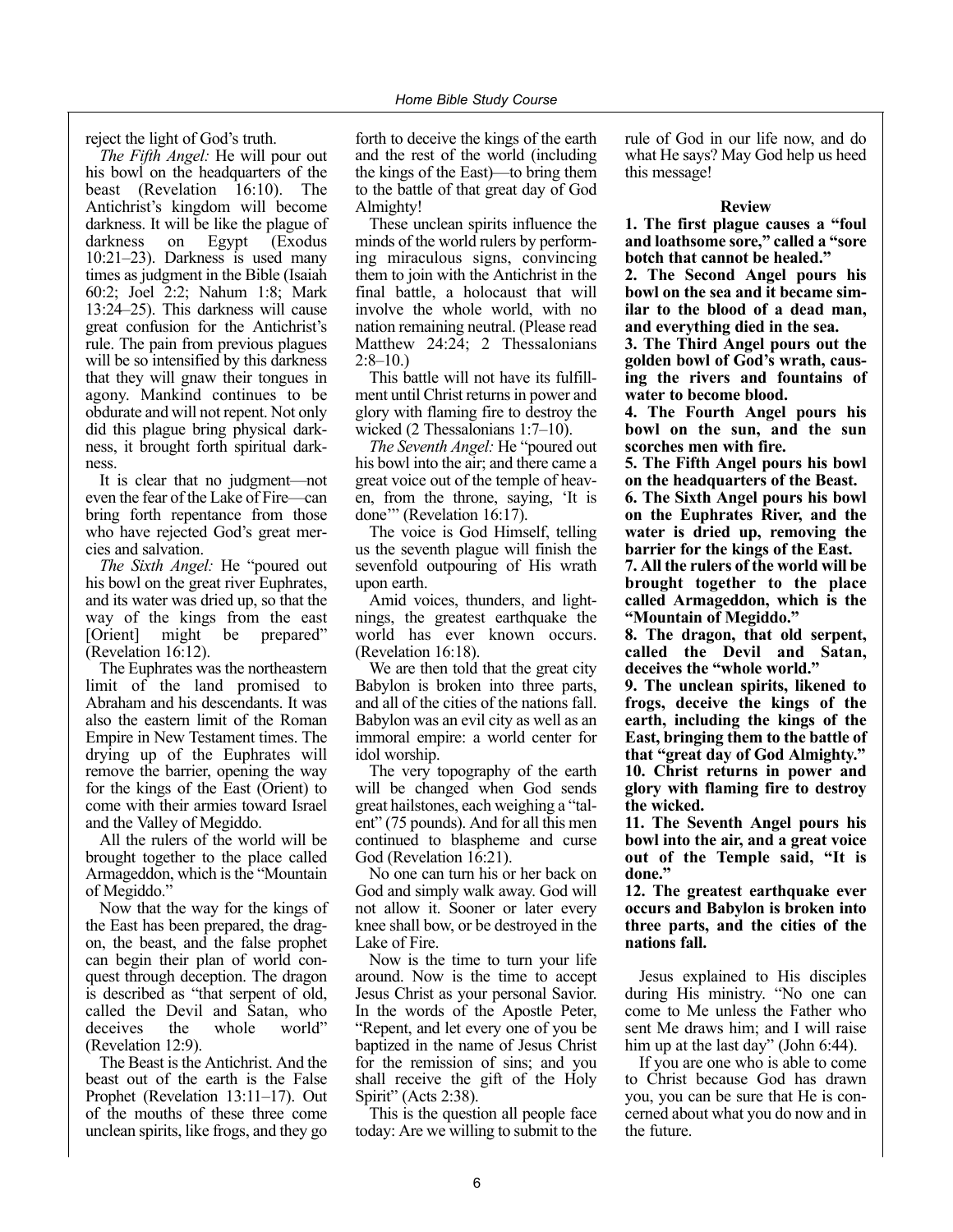**Understanding 12 the Feast of Trumpets**



**Write your answers on a separate sheet of paper. Check** *your* **answers with the answers found at the end of the test. Detach the return coupon at the bottom of the page and mail back to us. We will send the next lesson in the series to you.**

### **The Church of God International**

# $H$ **Study Course**

# *True or False Questions*

1. The Feast of Trumpets is a memorial of blowing of Trumpets.

2. The blast of the ram's horn announces gladness.

3. The Feast of Trumpets is a day of gladness and a day of solemn assembly.

4. It is observed with an attitude of triumph and joy.

5. It is observed on the tenth of Tishri.

6. Jesus will return as a Warrior King.

7. Jesus would never return with flaming fire for the wicked.

8. People will attempt to see the face of Him that sits on the throne.

9. No flesh would be saved if Jesus failed to return.

. . . . . . . . . . . . . . . .

10. Terrified people will try to hide in the rocks and dens of the mountains.

11. The wrath of the Lamb is what people will try to hide from.

12. God will be unable to protect His servants from the trumpet plagues.

13. When the First Angel sounds the trumpet, one-third of the people will flee to Rome.

14. The sea becomes blood when the Second Angel sounds his trumpet.

15. The Day of the Lord is bright, without darkness.

16. The bottomless pit is the abode of demons.

*Continued on next page*

*Cut along dotted line Cut along dotted line*



**The Church of God International**



| $\exists$ Yes!   |
|------------------|
| <b>Send me</b>   |
| <b>Lesson 13</b> |

| Name:    |        |        |  |
|----------|--------|--------|--|
| Address: |        |        |  |
| City:    |        | State: |  |
| Zip:     | Phone: |        |  |

*Code—CO13*

*Send to:* **The Church of God International P.O. Box 2525 Tyler, TX 75710**

*Thanks for letting us serve you!*